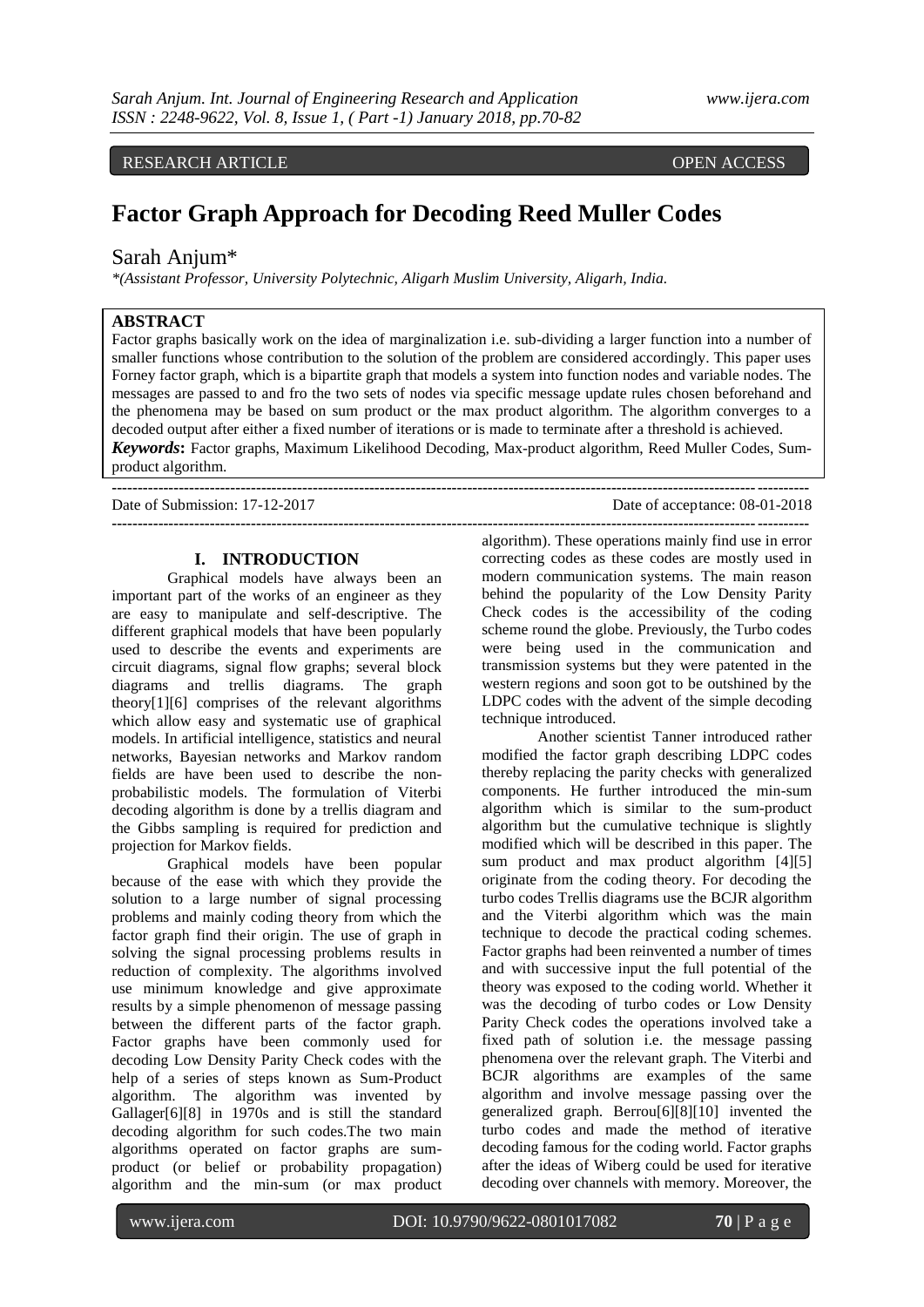sum-product algorithm which was earlier being used for cycle free factor graphs could now be used for the factor graphs with cycles.

The basic algorithm for the message passing phenomenon comprises of three different parts [5][7] i.e. the forward-backward algorithm, RLS algorithm and fast Fourier (FFT) algorithm. The forwardbackward algorithm and Kalman filtering are found to be the same idea in two different representations. They find use in a variety of applications from sequential processing to iterative operations that involve a number of parameter alteration and yield mostly accurate results with reduced complexity. Earlier a common communication system had sequentially arranged subtasks of synchronization, equalization and decoding which were now designed to interact via multiple feedback loops with the advent of the turbo codes. The state space models [7][11] follow the trends of the Factorial hidden Markov modelsand operated on the product of several state spaces. A variety of signal processing problems can be pictorially represented using a suitable factor graphs and can be solved with the message passing algorithm such as the summary propagation algorithm.Coding out of all the signal processing problems happens to be the most important field which finds its use in the factor graphs along with the use in machine learning, statistics and statistical physics. There have been many algorithms introduced operated by message passing over a generalized factor graph which later were found to be special cases of sum product and max-product algorithm.Factor graph finds use in the functions involving a large number of discrete and/or continuous variables. A large variety of model based detection and estimation problems involve the usage of factor graphs via non trivial algorithm based on local computations that can easily be merged with the building blocks of the system model. The classical Gaussian and gradient techniques over expectation maximization to sequential Monte Carlo [11][12] method which is also known as particle filters, can be easily mixed and matched along with the models based on factor graphs.

#### **II. FACTOR GRAPHS**

A FORNEY FACTOR GRAPH [1] is a diagram as in Figure 1 that represents the factorization of a function of several variables. Assume, for example, that some function  $f(u, w, x, y)$ *, z )* can be factored as

$$
f(a,b,c,d,e) = f_1(a,b,c) f_2(c,d,f) f_3(e) \tag{1}
$$

This factorization is expressed by the Forney Factor Graph shown in Figure 1. In general, an FFG [18][19]consists of nodes, edges and half edges that are connected only to one node and the

Forney Factor graph is defined by the following rules:

- There is a unique node for every factor.
- There is a unique edge or half edge for every variable.
- The node representing some factor g is connected with the edge, or half edge representing some variable *x* if and only if *g*  is a function of *x.*

The factors i.e. the sub-functions with smaller number of variables are known as local functions whereas product of all the local functions is known as the global function [13]. The assumption that has been taken care of in here is that the maximum number of factors in which a variable can appear is two. But the assumption can be bypassed to the application comfort. In the following figure the local functions are  $f_1$ ,  $f_2$  and  $f_3$  while the global function is *f*which is the product of the local functions.



All the variables are assigned particular values before the message passing starts. All the possible configurations are made into the set which make up the domain of the global function f. In Figure 1 the global function represented by the Forney factor graph consists of five variables and thus the configuration set consists of five tuple configurations. If the variables are chosen to be binary then the configuration space is the set  $\{0, 1\}$ . The configuration space consists of non-negative real numbers i.e.  $R^5$ . A configuration is called valid  $[6][15]$  if satisfy the condition to be non-zero. In a fixed configuration, every variable has some definite value denoted by small letters while the functions are denoted by capital letters. If a variable takes some values in a set then it can be denoted as follows:

 $Y: \mu \rightarrow Y: \theta \rightarrow x = X(\theta)$ ( 2 )

An alphabet is the collective set of any block codes comprising of all the possible code words. Any error correcting code word of block length n is a subset of that alphabet. Let X be some alphabet of the error correcting code word of length n and S be the subset of An. The code is said to be linear if the alphabet set is a field, usually a finite field and S is a subspace of the vector space  $F<sup>n</sup>$ . If the code is binary then the field is denoted as  $F^2$  i.e. the set  $\{0,1\}$  with modulo-2 arithmetic. By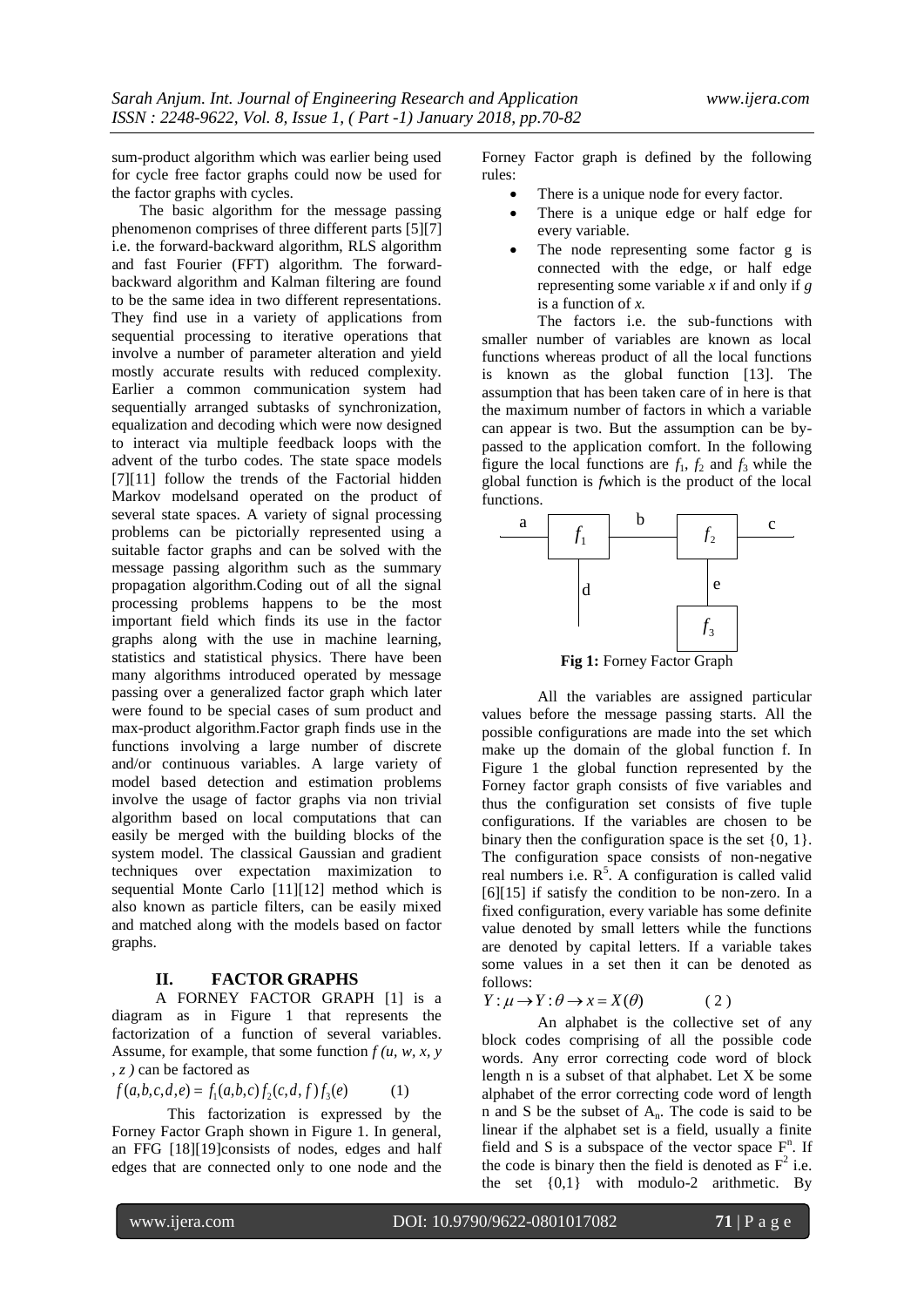$(4)$ 

elementary linear algebra, any linear code cab be written as  $C = \{x \in F \mid n : x^*H^T = 0\}$  (3)

And as

$$
C = \{u \,*\, G : u \in F^k\}
$$

where *H* and *G* are matrices over *F* and where *k* is the dimension of  $C$  (as a vector space over  $F$ ). A matrix  $H$  as in (5) is called a parity-check matrix [16][17] for *C*, and a  $k \times n$  matrix *G* is called a generator matrix for *C*. It is to state that as per the encoding rule a vector u of the information symbols belonging to the field F is mapped to the corresponding code word x.

In case of a binary (7,4,3) Hamming code, the code has length n=7, dimension k=4 and minimum Hamming distance 3. The parity check matrix H of the code may be defined as follows:

$$
H = \begin{bmatrix} 1 & 1 & 1 & 0 & 1 & 0 & 0 \\ 0 & 1 & 1 & 1 & 0 & 1 & 0 \\ 0 & 0 & 1 & 1 & 1 & 0 & 1 \end{bmatrix} (5)
$$

)

Thus a code word needs to satisfy the following  $\mathbf{F}^n \to \{0, 1\} : x \to \begin{cases} \n1, & \text{if } x \in \mathbf{C} \\ \n0, & \text{else.} \n\end{cases}$ ( 6)

0, else From the parity check matrix, the check equations can be written as follows:

$$
F(x_1, ..., x_n) = \bigoplus \lambda 1x2\bigoplus 3x\bigoplus
$$
  
=  $\delta(x2x3 \times 4 \times 6)$   
=  $\delta(x3 \times 4 \times 5 \times 7)$   
 $\bigoplus$   
 $\bigoplus$ 

Here each row of the parity check matrix is depicted by each factor and the symbol stands for modulo 2 additions. The Forney factor graph for (7,4,3) binary Hamming code is shown in figure 2 in which both the check nodes and variable nodes are shown.The connections between the two sets are determined by the parity check matrix.

The summary product algorithm is applicable for cyclic as well as non-cyclic factor graphs. The decoding algorithms of a typical trellis based factor graphs implement sum product rule. In particular, when applied to a trellis, the sum-product algorithm becomes the BCJR algorithm and the max-product algorithm (or the min-sum algorithm applied in the logarithmic domain) becomes a softoutput version of the Viterbi algorithm. The sumproduct, the max-product algorithm as well as various guesstimates of these algorithms is used for decoding a typical Low Density Parity Check Codes.

The turbo code encoder consists of two (or more) systematic block codes which share message data via interleavers. In its most conventional realization, the codes are obtained from recursive systematic convolutional (RSC) codes - but other codes can be used as well. Akey development in

turbo codes is the iterativedecoding algorithm. In the iterative decoding algorithm, decoders for each constituent encoder take turns operating on the received data. Each decoder produces an estimate of the probabilities of the transmitted symbols. The decoders are thus softoutput decoders. Probabilities of the symbols from one encoder known as extrinsic probabilitiesarepassed to the other decoder (in the symbol order appropriate for the encoder), where they are used as prior probabilities for the other decoder. The decoder thus passes probabilities back and forth between the decoders, with each decoder combining the evidence it receives from the incoming prior probabilities [20][21] with the parity information provided by the code. After some number of iterations, the decoder converges to an estimate of the transmitted code word. Since the output of one decoder is fed to the input of the next decoder, the decoding algorithm is called a turbo decoder.



**Fig 2:** An FFG for the (7, 4, 3) binary Hamming code

A channel model is a family  $p(y | x)$  of probability distributions over a block  $y = (y_1, \ldots, y_n)$ of channel output symbols given any block

 $x = (x_1, \ldots, x_n)$  of channel input symbols. Connecting the factor graph (Tanner graph) of a code *C* with the factor graph of a channel model

 $p(y \mid x)$  results in a factor graph of the joint likelihood function  $p(y | x)I(x)$ . If we assume that the code-words are equally likely to be transmitted, we have for any fixed received block *y*

$$
p(x | y) = \frac{p(y | x) p(x)}{p(y)}
$$
 (7)

 $\alpha$  *p*( $y | x$ )*I<sub>c</sub>*( $x$ )

The joint code/channel factor graph thus represents the a posteriori joint probability of the coded symbols  $X_1, \ldots, X_n$ .

So far, we have freely introduced supplementary variables to obtain nicely structuredgraphical models. Now we will consider the elimination of variables [6][23][39]. For example, for some discrete probability mass function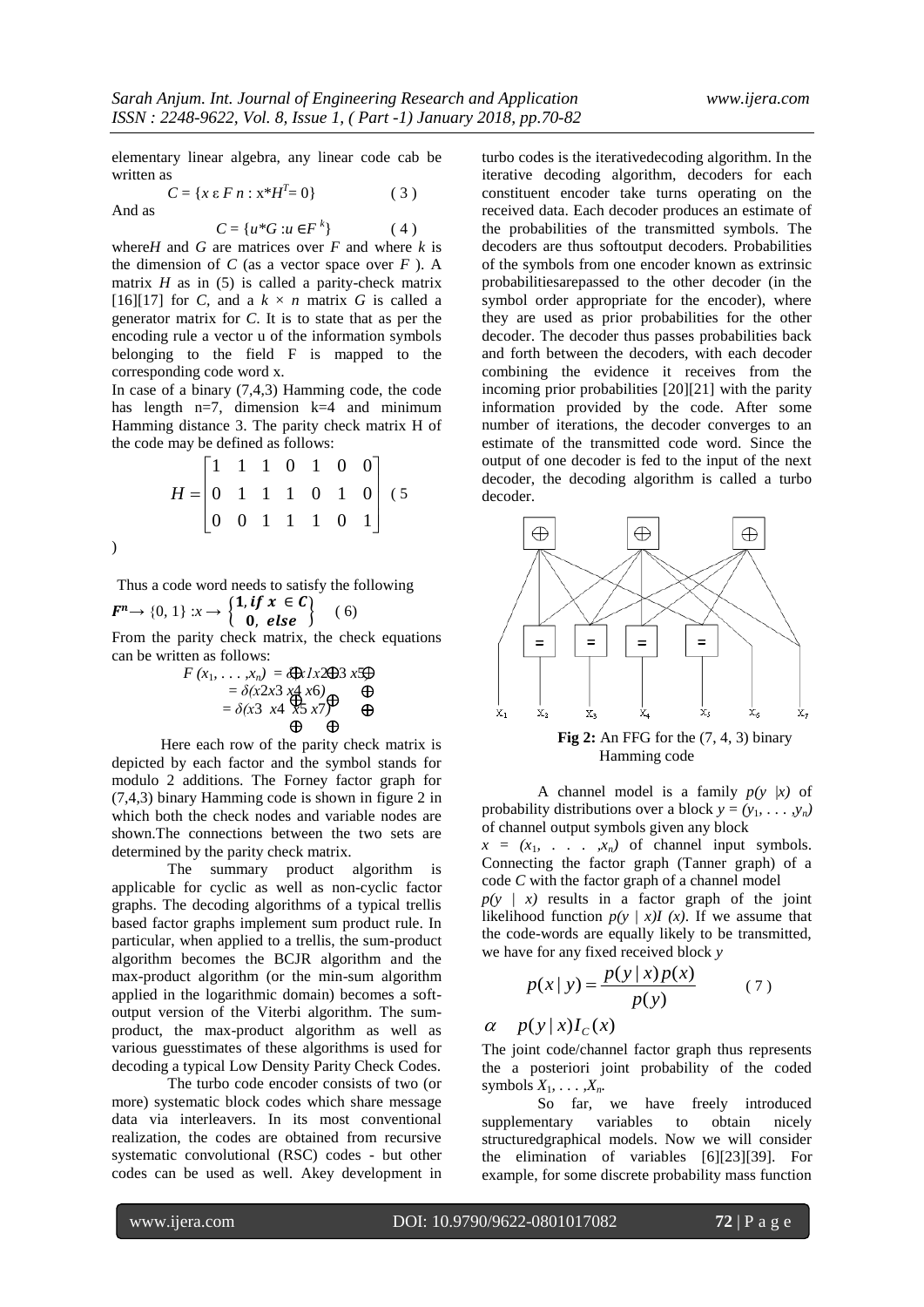$f(x_1, \ldots, x_8)$ , we might be interested in the marginal probability

$$
p(x_4) = \sum_{x_1, x_2, x_3, x_5, x_6, x_7} f(x_1, \ldots, x_8) \, (8)
$$

Or, for some nonnegative function  $f(x_1,...,x_8)$ , we might be interested in

$$
p(x_4) = \max \qquad f(x_1, \ldots, x_8) \qquad (9)
$$

 $x_1, x_2, x_3, x_5, x_6, x_7$ 

The general idea is to get rid of some variables by some "summary operator," and the most popular summary operators are summation (or integration) and maximization (or minimization).

Note that only the valid configurations contribute to a sum as in the above equation, and (assuming that *f*  is nonnegative) only the valid configurations contribute to maximization. Now *f* can be written as

$$
f(x_1,...,x_8) = (f_1(x_1)f_2(x_2)f_3(x_1,x_2,x_3,x_4))
$$
  
\n
$$
(f_4(x_4,x_5,x_6)f_5(x_5)(f_6(x_6,x_7,x_8)f_7(x_7)))
$$
  
\n(10)  
\nF<sub>8</sub>  
\nF<sub>1</sub>  
\nF<sub>1</sub>  
\nF<sub>2</sub>  
\nF<sub>3</sub>  
\nF<sub>4</sub>  
\nF<sub>4</sub>  
\nF<sub>5</sub>  
\nF<sub>6</sub>  
\nF<sub>8</sub>  
\nF<sub>8</sub>  
\nF<sub>8</sub>  
\nF<sub>9</sub>  
\nF<sub>8</sub>  
\nF<sub>9</sub>  
\nF<sub>8</sub>  
\nF<sub>9</sub>  
\nF<sub>8</sub>  
\nF<sub>9</sub>  
\nF<sub>8</sub>  
\nF<sub>9</sub>  
\nF<sub>8</sub>  
\nF<sub>9</sub>  
\nF<sub>9</sub>  
\nF<sub>9</sub>  
\nF<sub>9</sub>  
\nF<sub>9</sub>  
\nF<sub>9</sub>  
\nF<sub>9</sub>  
\nF<sub>9</sub>  
\nF<sub>9</sub>  
\nF<sub>9</sub>  
\nF<sub>9</sub>  
\nF<sub>9</sub>  
\nF<sub>9</sub>  
\nF<sub>9</sub>  
\nF<sub>9</sub>  
\nF<sub>9</sub>  
\nF<sub>9</sub>  
\nF<sub>9</sub>  
\nF<sub>9</sub>  
\nF<sub>9</sub>  
\nF<sub>9</sub>  
\nF<sub>9</sub>  
\nF<sub>9</sub>  
\nF<sub>9</sub>  
\nF<sub>9</sub>  
\nF<sub>9</sub>  
\nF<sub>9</sub>  
\nF<sub>9</sub>  
\nF<sub>9</sub>  
\nF<sub>9</sub>  
\nF<sub>9</sub>  
\nF<sub>9</sub>  
\nF<sub>9</sub>  
\nF<sub>9</sub>  
\nF<sub>9</sub>  
\nF<sub>9</sub>  
\nF<sub>9</sub>  
\nF<sub>9</sub>





Fig 4: "Summarized" factors as "messages" in the Forney Factor Graph



**Fig 5:** Messages along a generic edge

Note that the brackets in (10) correspond to the dashed boxes in Figure 4. Inserting (8) into (9) and applying the distributive law yields (11).

$$
p(x_4) = \left(\sum_{x_1} \sum_{x_2} \sum_{x_3} f_3(x_1, x_2, x_3, x_4) \cdot \left(\sum_{x_1} \sum_{x_2} \sum_{x_3} f_1(x_1) f_2(x_2)\right) \cdot \left(\sum_{x_5} \sum_{x_6} f_4(x_4, x_5, x_6) f_5(x_5) \cdot \left(\sum_{x_7} \sum_{x_8} f_6(x_6, x_7, x_8) f_7(x_7)\right)\right) (11)
$$

This expression can be interpreted as enclosing the dashed boxes in Figure 3 by summarizing over their internal variables. The factor  $\mu_{f3\rightarrow x4}$  is the summary of the big dashed box on the left in Figure 4; it is a function of *x*<sup>4</sup> only. The factor  $\mu_{f6\rightarrow x6}$  is the summary of the small dashed box on the right in Figure 4; it is a function of  $x<sub>6</sub>$  only. Finally, the factor  $\mu_{f_4\to x4}$  is the summary of the big dashed box right in Figure 4; it is a function of *x*<sup>4</sup> only. The resulting expression

$$
p(x_4) = \mu_{f3 \to x4} (x_4) \cdot \mu_{f4 \to x4} (x_4) \quad (12)
$$

Corresponds to the FFG of Figure 4 with the dashed boxes closed. Replacing all sums in (11) by maximizations yields an analogous decomposition of (10).

A global marginalization (by summation/integration or by maximizationmay be obtained by successive local marginalization of subsystems. This marginalization makes up an integral stage of the summary product algorithm [24][40]. Towards this end, the summaries i.e., the terms in brackets in (11) are taken to be the messages that are sent out of the corresponding box, as is illustrated in Figure 5. Message out of a terminal node are defined  $(e.g., f_1)$  as the corresponding function itself [e.g.,  $f_1(x_1)$ ]. Open half edges (such as  $x_3$ ) do not carry a message towards the (single) node attached to them; alternatively, they may be thought of as carrying as message a neutral factor 1 i.e. unity. It is then easy to verify that allsummaries/messages in Figure 3 are formed according to the following general rule.

# **III. MESSAGE PASSING ALGORITHM A. SUM-PRODUCT RULE**

In Figure 3 the message out of some node  $g(x, y_1, \ldots)$ *. ,yn)* along the branch *x* is the function

$$
\mu_{g \to x}(x) \underline{\underline{\Delta}} \sum_{y_1} \dots \sum_{y_n} g(x, y_1, \dots, y_n) \mu_{y_1 \to g}(y_1) \dots \mu_{y_n \to g}(y_n)
$$
\n(13)

where $\mu_{\nu k} \rightarrow g(\text{which is a function of } y_k)$  is the message that arrives at *g* along the edge *y<sup>k</sup>* . The message out of a factor node  $g(x, \ldots)$  along the edge *x* is the product of  $g(x, \ldots)$  and all messages towards *g* along all edges except *x* summarized over all variables except *x* .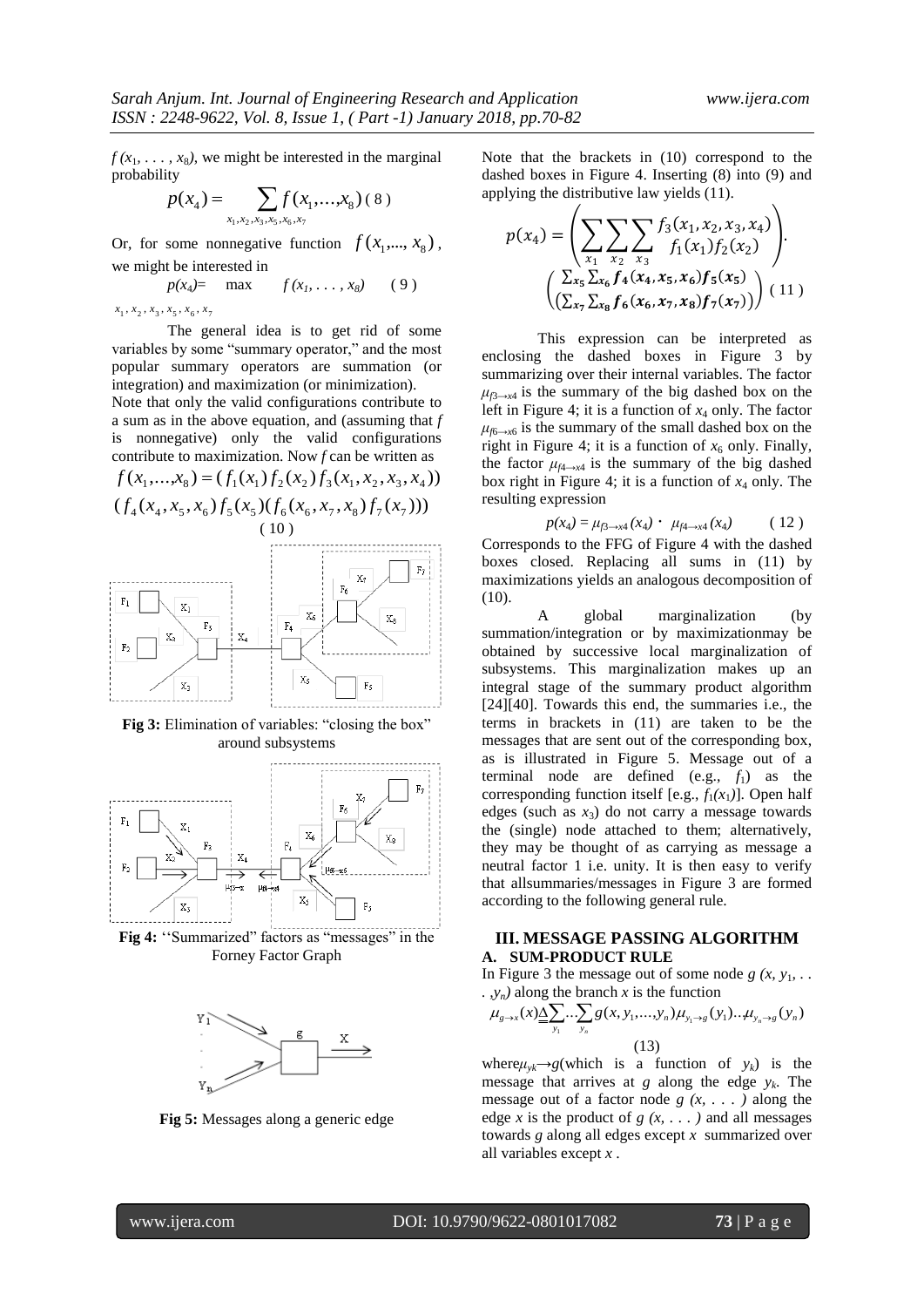We have thus seen the following:

- Summaries/marginals such as (10) and (11) can be computed as the product of two messages as in (13).
- Such messages are summaries of the subsystem they are ahead of.
- Computation of messages involves the marginalization of other messages using summary-product algorithm. However, the messages out of terminal nodes do not require such estimations.

It is easy to see that this procedure to compute summaries is not restricted to the example of Figure 3 but applies whenever the factor graph is free of cycles. In its general form, the summaryproduct algorithm [3][12] computes two messages for each edge in the graph, one in each direction. Each message is computed according to the summary- product rule [typically the sum-product rule (13)]. A sharp distinction divides graphs with cycles from graphs without cycles. If the graph has no cycles, then it is efficient to begin the message computation from the leaves and to successively compute messages as their required incoming messages become available. In this way, each message is computed exactly once. It is then obvious from the previous section that summaries/marginals as in (9) or (10) can be computed as the product of messages as in (11) simultaneously for all variables. The final result is the a posteriori probability  $p(x_1|y_1, y_2)$  $\ldots$ ,  $y_4$ *)* for  $i = 1, \ldots, 4$ . The channel output symbols *Yl*are binary, and the four nodes in the channel model represent the factors

$$
p(y_1 | x_1) = \begin{cases} 0.9, \text{if } y_1 = x_1 \\ 0.1, \text{if } y_1 \neq x_1 \end{cases} (14)
$$

for*i* = 1, ..., 4. If  $(Y_1, \ldots, Y_4) = (y_1, \ldots, y_4)$  is known (fixed), the factor graphrepresents the a posteriori probability  $p(x_1, \ldots, x_4 | y_1, \ldots, y_4)$ , up to a scale factor, cf. (12). The messages areas computed according to the sum-product rule (13). The final result is the per-symbol a posteriori probability  $p(x_i|y_1, \ldots, y_4)$  for  $i = 1, \ldots, 4;$ according to (12), this is obtained as (a suitably scaled version of) the product of the two messages alongthe edge *X<sup>l</sup>* .

#### **B. MAX PRODUCT RULE**

Assume we wish to maximize some function  $f(x_1, \dots, x_n)$ , i.e., we wish to compute  $(\hat{x}_1, \dots, \hat{x}_n) = \arg \max_{x_1, \dots, x_n} f(x_1, \dots, x_n)$  (15)

where we assume that f has a maximum. Note that

$$
\hat{x}_k = \arg \max_{x_k} \hat{f}_k(x_k) \tag{16}
$$

$$
\hat{f}_k(x_k) \underline{\Delta} \max_{\substack{x_1, \cdots, x_n \\ \text{excepr}_k}} f(x_1, \ldots, x_n) \tag{17}
$$

If  $f(x_1,...,x_n)$  has a cycle-free factor graph  $[22][24][41]$ , the function (17) can be computed by the max-product algorithm. For example, assume that  $f(x_1, \ldots, x_7)$  can be written as

$$
f(x_1, ..., x_7) = f_1(x_1) f_2(x_2) f_3(x_1, x_2, x_3)
$$
  
\n
$$
f_4(x_4) f_5(x_3, x_4, x_5) f_6(x_5, x_6, x_7) f_7(x_7)
$$
  
\n(18)  
\n
$$
\uparrow \qquad \qquad \downarrow \qquad \qquad \downarrow \qquad \downarrow \qquad \downarrow \qquad \downarrow \qquad \downarrow \qquad \downarrow \qquad \downarrow \qquad \downarrow \qquad \downarrow \qquad \downarrow \qquad \downarrow \qquad \downarrow \qquad \downarrow \qquad \downarrow \qquad \downarrow \qquad \downarrow \qquad \downarrow \qquad \downarrow \qquad \downarrow \qquad \downarrow \qquad \downarrow \qquad \downarrow \qquad \downarrow \qquad \downarrow \qquad \downarrow \qquad \downarrow \qquad \downarrow \qquad \downarrow \qquad \downarrow \qquad \downarrow \qquad \downarrow \qquad \downarrow \qquad \downarrow \qquad \downarrow \qquad \downarrow \qquad \downarrow \qquad \downarrow \qquad \downarrow \qquad \downarrow \qquad \downarrow \qquad \downarrow \qquad \downarrow \qquad \downarrow \qquad \downarrow \qquad \downarrow \qquad \downarrow \qquad \downarrow \qquad \downarrow \qquad \downarrow \qquad \downarrow \qquad \downarrow \qquad \downarrow \qquad \downarrow \qquad \downarrow \qquad \downarrow \qquad \downarrow \qquad \downarrow \qquad \downarrow \qquad \downarrow \qquad \downarrow \qquad \downarrow \qquad \downarrow \qquad \downarrow \qquad \downarrow \qquad \downarrow \qquad \downarrow \qquad \downarrow \qquad \downarrow \qquad \downarrow \qquad \downarrow \qquad \downarrow \qquad \downarrow \qquad \downarrow \qquad \downarrow \qquad \downarrow \qquad \downarrow \qquad \downarrow \qquad \downarrow \qquad \downarrow \qquad \downarrow \qquad \downarrow \qquad \downarrow \qquad \downarrow \qquad \downarrow \qquad \downarrow \qquad \downarrow \qquad \downarrow \qquad \downarrow \qquad \downarrow \qquad \downarrow \qquad \downarrow \qquad \downarrow \qquad \downarrow \qquad \downarrow \qquad \downarrow \qquad \downarrow \qquad \downarrow \qquad \downarrow \qquad \downarrow \qquad \downarrow \qquad \downarrow \qquad \downarrow \qquad \downarrow \qquad \downarrow \qquad \downarrow \q
$$

**Fig 6:** Summarised factors as messages in factor graph

Assume that we wish to compute  $\hat{f}_3(x_3)$ . It is easily verified that

$$
\hat{f}_3(x_3) = \mu_C(x_3)\mu_D(x_3)(19)
$$

With

$$
\mu_{C}(x_3) \underline{\Delta} \sum_{x_1, x_2} f_1(x_1) f_2(x_2) f_3(x_1, x_2, x_3) \tag{20}
$$

And

$$
\mu_D(x_3) \underline{\Delta} \sum_{x_4, x_5} f_4(x_4) f_5(x_3, x_4, x_5) \mu_F(x_5)
$$
 (21)

With

$$
\mu_F(x_5) \underline{\Delta} \sum_{x_6, x_7} f_6(x_5, x_6, x_7) f_7(x_7) (22)
$$

except that summation is everywhere replaced by maximization. The methodology of determining the messages is quite similar for the max-product algorithm and the sum-product algorithm. The method of computation of messages using max product algorithm is as follows. The message out of some node/factor  $f_1$  along some edge  $X_k$  is formed as the product of  $f_1$  and all incoming messages along all edges except  $X_k$ , maximized over all involved variables except  $X_k$ . Each message is computed in both the directions which thereby consists of two different messages for all the edges of the factor graph. Thus, the marginal using max product algorithm  $\hat{f}_k(x_k)$  is obtained concurrently is determined as the product of these two messages. It is to be noted that the message passing phenomena and the computation of the marginal is quite similar in sum product and max product algorithm. Indeed, the sum-product algorithm can be formulated to operate with abstract addition and multiplication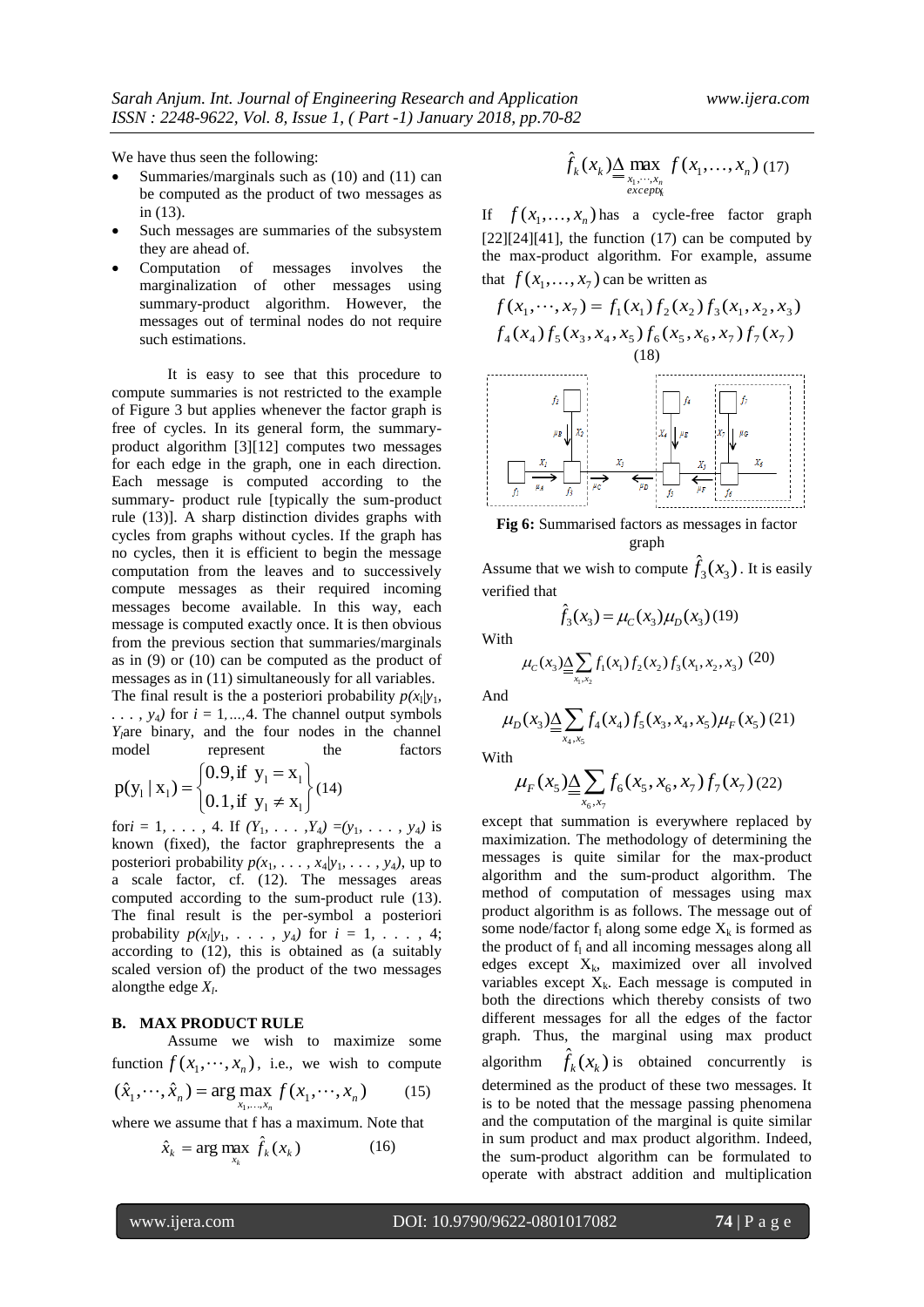operators " $\otimes$ " and " $\otimes$ ", respectively, and setting "

 $\otimes$ " then yields the max-product algorithm. Translating the max-product algorithm into the logarithmic domain yields the max-sum (or minsum) algorithm. All the information bits are analysed for the calculation of the a posteriori marginal probability *p(b* | *y)* of every branch *b* of the factor graph. This technique of sum-product algorithm [21][25] is quite similar to the BCJR rule of message computation.If the max-product rule is used, the forward recursion is essentially identical with the Viterbi algorithm, except that no paths are stored, but all messages (branch metrics) must be stored; the backward recursion is formally identical with the forward recursion; and we can obtain the quantity *p*(*b* |*y* )  $\triangleq$ maxω ε μ: *b* fixed *p*(ω | *y* ) for every branch *b* of the trellis (and hence for every information bit). The max-product algorithm may thus be viewed as a soft-output Viterbi algorithm, and the Viterbi-algorithm [2][28] itself may be viewed as an efficient hard-decision only version of the max-product algorithm.In the beginning the edges are initialized with unity i.e.  $\mu(.) = 1$ . It is commonly known as neutral factor or neutral message. Iterative decoding algorithm is required for the computation of messages in factor graphs with cycles. All messages are then repeatedly updated, according to some schedule. The computation stops when the available time is over or when some other stopping condition is satisfied (e.g., when a valid codeword was found). This technique is used to determine the marginal in case of a factor graph without cycles for each node while in case of the graph with cycles the summary requires certain approximations. If rule (13) [or (15)] is implemented literally, the values of the messages/functions *μ(.)*  typically tend quickly to zero (or sometimes to infinity).

In practice, therefore, the messages often need to be scaled or normalized instead of the message *μ(.)*, a modified message

$$
\mu(.) \triangleq \gamma \mu(.) \tag{23}
$$

is computed, where the scale factor *γ* may be chosen freely for everymessage. The final result (21) will then be known only up to a scale factor, which is usually no problem. It is quite popular to write these messages in terms of the single parameters

$$
L_X \triangleq \log \frac{\mu X(0)}{\mu X(1)}
$$
 (24)

 $Or \Delta \triangleq (\mu(0) - \mu(1))/(\mu(0) + \mu(1))$ 

For the decoding of LDPC codes [29][30] the typicalupdate schedule alternates betweenupdating the messages out of equality constraintnodes and updating the messages outof parity-check nodes.

#### **IV. REED MULLER CODES**

# **A. ENCODING**

A generalised Boolean function is defined by mapping f: ${0,1}^m$  $\rightarrow$ Z<sub>q</sub> of  ${0,1}$ - valued variables  $x_0, x_1, \ldots, x_{m-1}$ . A straightforward counting argument shows that every such function can be written in algebraic normal form as a sum of monomials of the form  $x_{j0}x_{j1}...x_{j_{r-1}}$ where  $j_0, j_1, \ldots, j_{r-1}$  are distinct. With each generalised Boolean function f, a length  $2^m Z_q$ -valued vector  $[f_0 f_1 ... f_{2^m-1}]$  is defined in which

$$
f_i = f(i_0, i_1, \dots, i_{m-1})
$$
 (25)

Where  $[i_0 i_1 \dots i_{m-1}]$  is the binary expansion of the

integer  $i = \sum_{i=1}^{m-1}$  $\equiv$  $=\sum_{n=1}^{\infty}$  $\mathbf{0}$ 2 *m j j*  $i = \sum_{i} i_i 2^{i}$ . Henceforth, a generalized

Boolean function is defined and their corresponding vectors using f to refer to both. The generator matrix to the Reed Muller codes can be obtained using the Hadamard transform. The Hadamard[6][11] matrix is defined for different dimensions, the basic being 2X2 matrix.

$$
H_2 = \begin{bmatrix} 1 & 1 \\ 1 & 0 \end{bmatrix} \tag{26}
$$

The Hadamard transform for higher dimensions is obtained by repetition in a pattern as shown below:

$$
H_4 = \begin{bmatrix} H_2 & H_2 \\ H_2 & -H_2 \end{bmatrix} (27)
$$

And

$$
H_4 = \begin{bmatrix} 1 & 1 & 1 & 1 \\ 1 & -1 & 1 & -1 \\ 1 & 1 & -1 & -1 \\ 1 & -1 & -1 & 1 \end{bmatrix} \tag{28}
$$

Also

$$
H_8 = \begin{bmatrix} H_4 & H_4 \\ H_4 & -H_4 \end{bmatrix} \tag{29}
$$

The Hadamard matrix of 8X8 dimensions is then obtained as follows: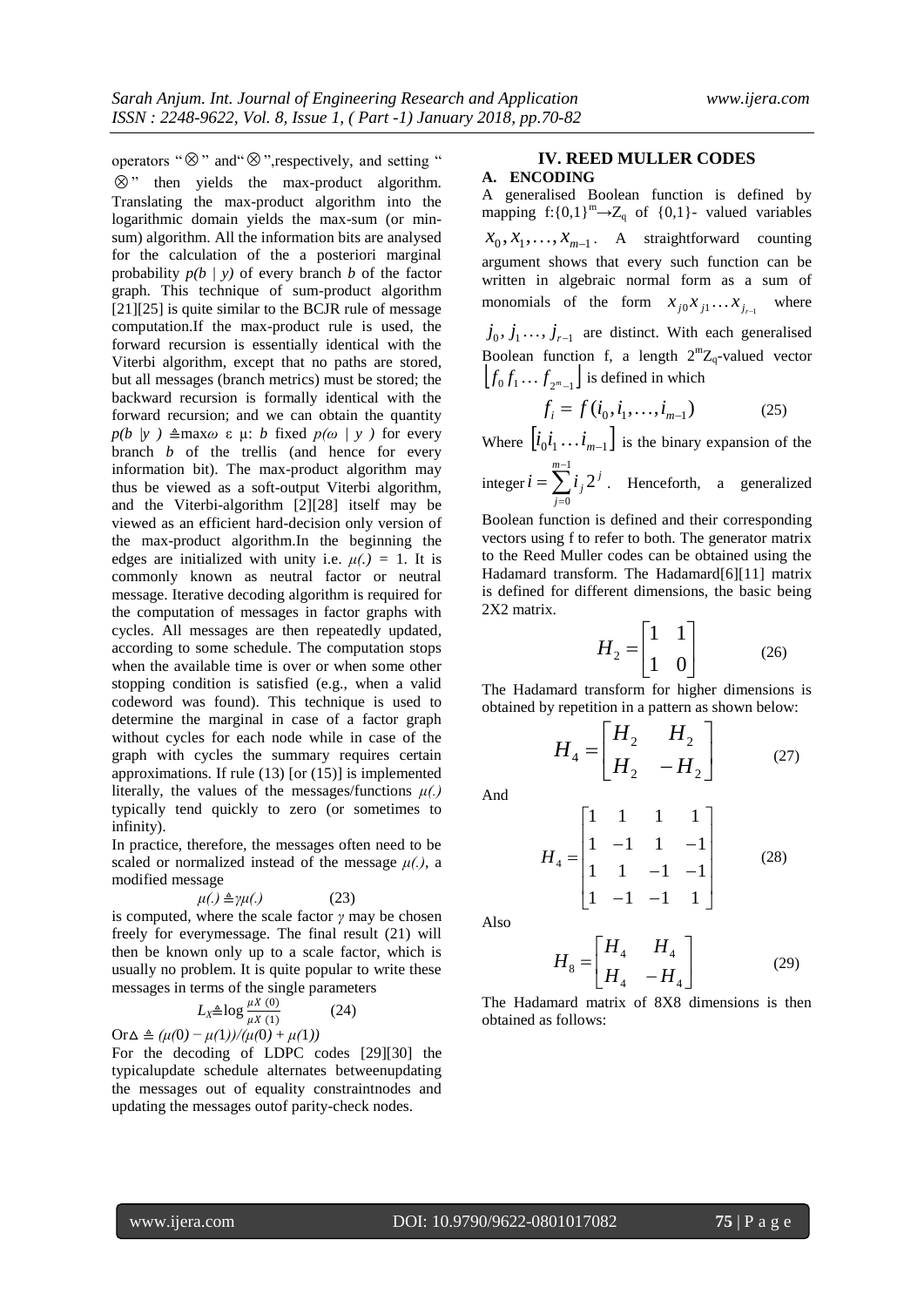$\overline{\phantom{a}}$  $\overline{\phantom{a}}$  $\overline{\phantom{a}}$  $\overline{\phantom{a}}$  $\overline{\phantom{a}}$  $\overline{\phantom{a}}$  $\overline{\phantom{a}}$  $\overline{\phantom{a}}$  $\overline{\phantom{a}}$  $\overline{\phantom{a}}$  $\overline{\phantom{a}}$  $\overline{\phantom{a}}$  $\mathbf{1}$ L  $\mathbf{r}$  $\begin{vmatrix} 1 & 1 & -1 & -1 & -1 & -1 & 1 & 1 \end{vmatrix}$ ŀ  $\mathbf{r}$  $\mathsf{L}$ ŀ  $\mathbf{r}$  $\begin{vmatrix} 1 & 1 & -1 & -1 & 1 & 1 & -1 & -1 \end{vmatrix}$ ľ  $\begin{vmatrix} 1 & -1 & 1 & -1 & 1 & -1 & 1 & -1 \end{vmatrix}$  $\begin{bmatrix} 1 & -1 & -1 & 1 & -1 & 1 & 1 & -1 \end{bmatrix}$  1 1 1 1 1 1 1 1  $1 -1 1 -1 -1 -1 1 -1 1$  $-1$   $-1$   $-1$   $-1$   $-1$   $1$   $1$   $-1$   $=$  $1 \quad 1 \quad 1 \quad 1 \quad -1 \quad -1 \quad -1 \quad -1$  $1 -1 -1 1 1 1 -1 -1 1$  $H^8$ (30)

The Hadamard matrix is used to obtain the generator matrix of the Reed Muller Codes. There happen to be eight different rows in the Hadamard matrix out of which the ones with more number of ones are picked.

Thus the generator matrix so obtained consists of eight columns and four rows as the code word length is eight and the data word length is four. Following is the generator matrix for the Reed Muller (1, 3) code:

$$
G = \begin{bmatrix} 1 & 1 & 1 & 1 & 1 & 1 & 1 & 1 \\ -1 & -1 & -1 & -1 & 1 & 1 & 1 & 1 \\ -1 & -1 & 1 & 1 & -1 & -1 & 1 & 1 \\ -1 & 1 & -1 & 1 & -1 & 1 & -1 & -1 \end{bmatrix} (31)
$$

It can be written in unipolar form as follows:

$$
G = \begin{bmatrix} 1 & 1 & 1 & 1 & 1 & 1 & 1 & 1 \\ 0 & 0 & 0 & 0 & 1 & 1 & 1 & 1 \\ 0 & 0 & 1 & 1 & 0 & 0 & 1 & 1 \\ 0 & 1 & 0 & 1 & 0 & 1 & 0 & 0 \end{bmatrix}^{(32)}
$$

The code word so obtained is a matrix multiplication of the data word and the generator matrix.

> $C = aG$ (33)

The generator matrix can be written in the standard form as follows:

$$
G = \begin{bmatrix} 1 & 0 & 0 & 0 & 1 & 1 & 1 & 1 \\ 0 & 1 & 0 & 0 & 0 & 1 & 1 & 1 \\ 0 & 0 & 1 & 0 & 1 & 0 & 1 & 1 \\ 0 & 0 & 0 & 1 & 1 & 1 & 1 & 0 \end{bmatrix}
$$
 (34)

The Reed-Muller codes were first introducedby Muller in 1954. These codes were presented with good distance parameters but efficient method of decoding this group of codes was not announced.

The naïve method of decoding the RM (m; r) code is to enumerate all the code words, compute their distance to the received word and to output the one with the minimum distance. The running time of the naïve decoding algorithm is therefore quasipolynomial (but not polynomial) in the block length n. however, shortly after introduction of Reed-Muller codes[12][25] the first efficient algorithm for decoding Reed-Muller codes was presented by Muller. Reed's algorithm also corrects up to half the minimum distance (i.e., up to  $2^{m-r-1}$  – 1 errors) and further runs in time polynomial in the block length n. This technique of the decoding algorithm involves a majority logic scheme at a very high level.

Let us now give a self-contained argument proving that the distance of the RM  $(m, r)$  code is  $2<sup>m</sup>$ r . The distance of binary Reed-Muller codes is at most  $2^{m-r}$ . Since Reed-Muller codes [30] are linear codes, we can do so by exhibiting a non-zero code word of RM (m; r) with weight  $2^{m-r}$ . Consider the polynomial

$$
f(X_1, \ldots, X_m) = X_1 X_2 \ldots X_r
$$

The polynomial  $f \in F_2[X_1, \ldots, X_m]$  is a non-zero polynomial of degree r, and clearly  $f(\alpha_1, \ldots, \alpha_m) \neq 0$ only when  $\alpha_1 = \alpha_2 = \ldots = \alpha_r = 1$ . There are  $2^{m-r}$  choices of  $\alpha \in F_2^m$  that satisfy this condition, so  $\langle f(\alpha)\rangle_{\alpha\in\mathbb{R}^m}$  = 2<sup>*m*-*r*</sup>  $\mathcal{F}(\mathcal{F}(\alpha))_{\alpha \in F_2^m}$   $= 2^{m-1}$  $\langle \alpha \rangle_{\alpha \in F_2^m}$  =  $2^{m-r}$  Let us now show that the distance of binary Reed-Muller codes is at least  $2^{m-r}$ by showing that the weight of any non-zero code words in RM  $(m, r)$  is at least  $2^{m-r}$ . Consider any non-zero polynomial f(X1, . . .,Xm) of total degree at most r. We can write f as  $f(X_1 \ldots X_m) = X_1 X_2 \ldots$  $X_s + g(X_1; : : : : X_m)$  where  $X_1X_2 \ldots X_s$  is a maximum degree term in f and  $s \leq r$ . Consider any assignment of values to the variables  $X_{s+1}, \ldots, X_m$ . The polynomial obtained as a result on  $X_1, \ldots, X_s$  is a non-zero polynomial, as the cancellation of the term  $X_1X_2 \ldots X_s$  is not possible. Consequently for each of the 2<sup>m-s</sup>likelyallocationof values to the variables  $X_{s+1}$ , ..., $X_m$ , the polynomial so obtained is a non-zero polynomial. The non-zero polynomial always exhibits at the minimum of one value applicable to the variables such that the non-zero polynomial cannot be estimated to zero. Therefore, for each assignment  $X_{s+1}$ . . .  $X_m$  to the variables  $X_{s+1}$ ,  $\ldots$ ,  $X_m$ , there exists at least one assignment of values  $\alpha_1, \ldots, \alpha_s$  to  $X_1, \ldots, X_s$  such that  $f(\alpha_1, ..., \alpha_m) \neq 0$ . This implies that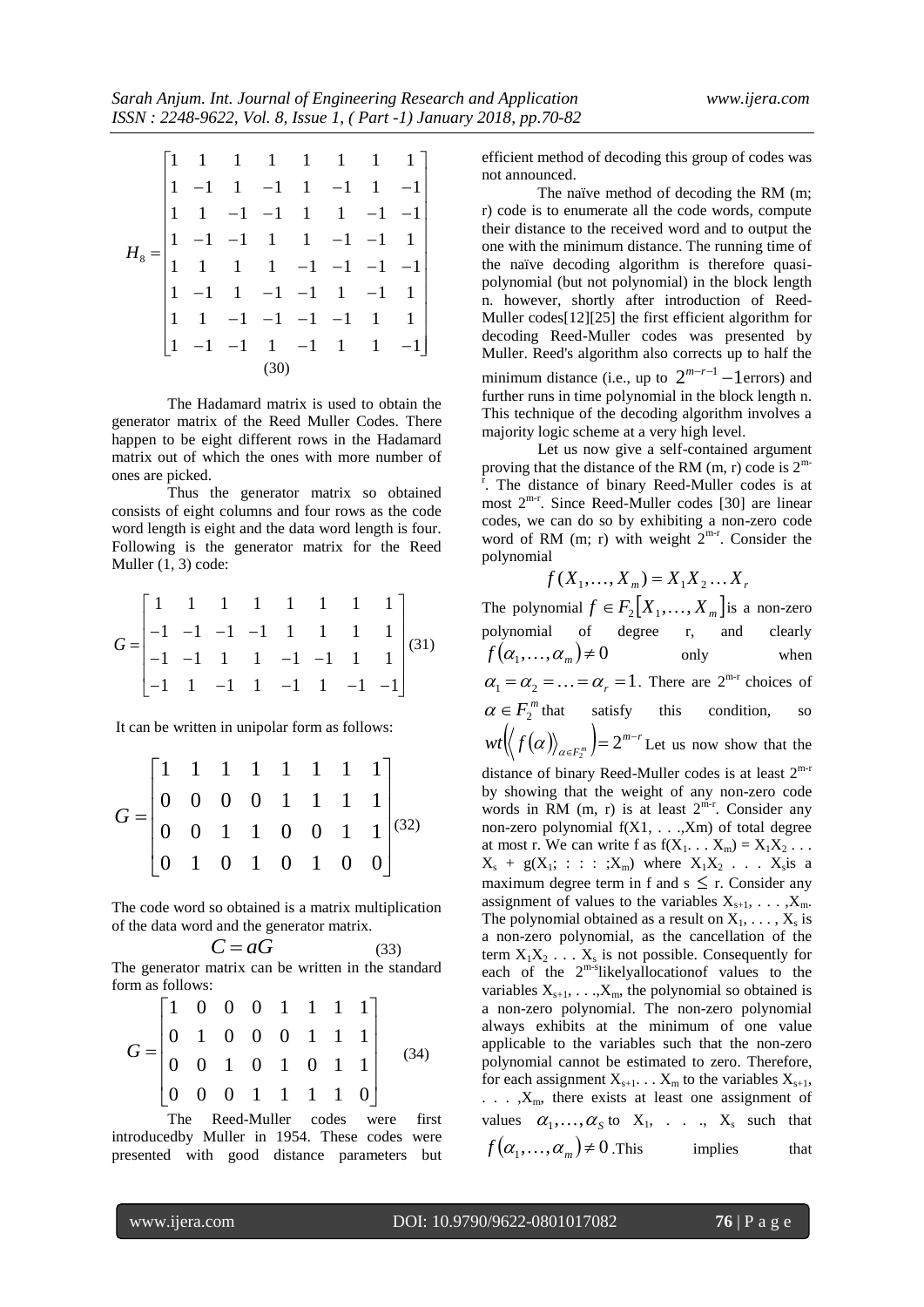with 
$$
\left\langle f(\alpha) \right\rangle_{\alpha \in F_2^m} = 2^{m-s} \ge 2^{m-r}
$$
. In summary,

when the maximum degree r is constant, binary Reed-Muller codes [13][14] have good distance, but a poor rate ( $\approx m^r 2^{-m} \rightarrow 0$  for large m). The code rate r is inversely proportional to the distance of the code. If the code rate is increased to enhance efficiency the distance of the code reduces which in turn compromises the reliability of the coding scheme. Therefore, it can be said that no code can be achieved with constant rate and constant distance.

### B. **DECODING**

A maximum likelihood, soft-decision (MLSD) algorithm can be obtained by combining the method of super code decoding with the Fast Hadamard Transform (FHT) MLSD decoder  $[15][29]$  for RM $(1,m)$ . super code decoding is a general method applicable to codes formed from a union of cosets of a base code. Each coset representative is subtracted from the received word in turn, and the best result (in some metric sense) obtained using a decoder for the base code over all these modified words is selected. The corresponding coset representative and this best result determine the final decoded word. The FHT algorithm gives a computationally efficient method for computing the correlations between a received word and all  $2^{m+1}$ words of the code RM(1,m).

For a length  $2^m$  code formed from l cosets, the complexity of a soft-decision 'supercode+FHT' approach is approximately  $ln(2<sup>m</sup>)$ real operations. So this maximum likelihood supercode approach is computationally feasible only when it is relatively small. A convenient method for handling large number of binary cosets is to regard a received word as a code word of the full second-order code (with the addition of noise) and then use the well-known Reed Muller decoding algorithm [32][33]. This approach is guaranteed only to correct errors whose weights are less than half the maximum distance of the second-order Reed Muller code RM(2,m) i.e. whose weights are less than  $2^m$ . It is not maximum likelihood in general and gives no information when the decoded word happens to lie in a coset of  $RM(1,m)$  inside  $RM(2,m)$  that is not in the original union of cosets. Moreover, the Reed Algorithm as originally described is a hard decision algorithm. In other words, it operates on an input vector of binary valued components and does not use additional soft information that may be available from the demodulator.

A more efficient approach to decoding for 2<sup>h</sup>-ary codes has been the case of most practical interest. Therefore, coding domain decoders for  $RM_2^h(1,m)$  requiring the computation of only h length  $2<sup>m</sup>$  integer or real FHTs (for hard or soft decision decoding) were given. Consequently, the complexity of these decoders is on the order of hm2<sup>m</sup> operations. The algorithms are not maximum likelihood, but a set of error patterns that can be corrected. In particular the algorithms are minimum distance decoders for both hamming and lee matrices (i.e. they can correct all errors of Hamming and Lee weightless [34][37] than half the appropriate minimum distance of the first order code).

The decoding algorithm for quaternary codes (q=4) is a maximum likelihood, hard decision, coding-domain algorithm which makes neat use of the existence of distance-preserving Gray map between the length  $2^m$  quaternary code  $ZRM_4(1,m)$ and the length  $2^{m+1}$  binary code  $RM_2^h(1,m+1)$ . Since,  $RM<sub>4</sub>(1,4)$  can be represented as a union of  $2^{\text{m}}$ cosets of  $ZRM<sub>4</sub>(1,m)$ , this map sends any union of l cosets of  $RM_4(1,m)$  onto a union of  $2^m1$  cosets of  $RM(1,m+1)$  and allows the use of binary decoding technique (for example, binary FHTs) to be applied to a quaternary code. By carefully extending the Gray map to soft values, it is also possible to develop a soft-decision version of this algorithm. On using the standard Gray map

 $\phi: 0 \to (0,0), 1 \to (0,1), 2 \to (1,1), 3 \to (1,0)$ then we can extend 0 to a soft Gray map on

inputs 
$$
r \in [0, 4)
$$
 by writing:  
\n
$$
\phi(r) = \begin{cases}\n(0, r) & \text{for } 0 \le r \le 1 \\
(r-1, 1) & \text{for } 1 \le r \le 2 \\
(1, 3-r) & \text{for } 2 \le r \le 3 \\
(4-r, 0) & \text{for } 3 \le r \le 4\n\end{cases}
$$
\n(35)

We can apply this soft  $\phi$ to the components of real-valued input vectors and then use real-input FHTs on the resulting length 2m+1 vectors. Unfortunately, this decoder requires the computation of 2m l FHT's and this makes the decoder too intensive in all but the simplest of instances.

# **V. ITERATIVE DECODING TECHNIQUE**

The factor graph representation of the block codes is a convenient graphical representation that is very useful in the implementation and understanding of the maximum likelihood decoding of the these codes using Viterbi algorithm or symbol by symbol maximum a posteriori decoding using the BCJR algorithm. Representation of codes by more general graphical models is a convenient method in studying the performance of some decoding algorithms. Graph representation [39] is not limited to decoding algorithms but has many applications to signal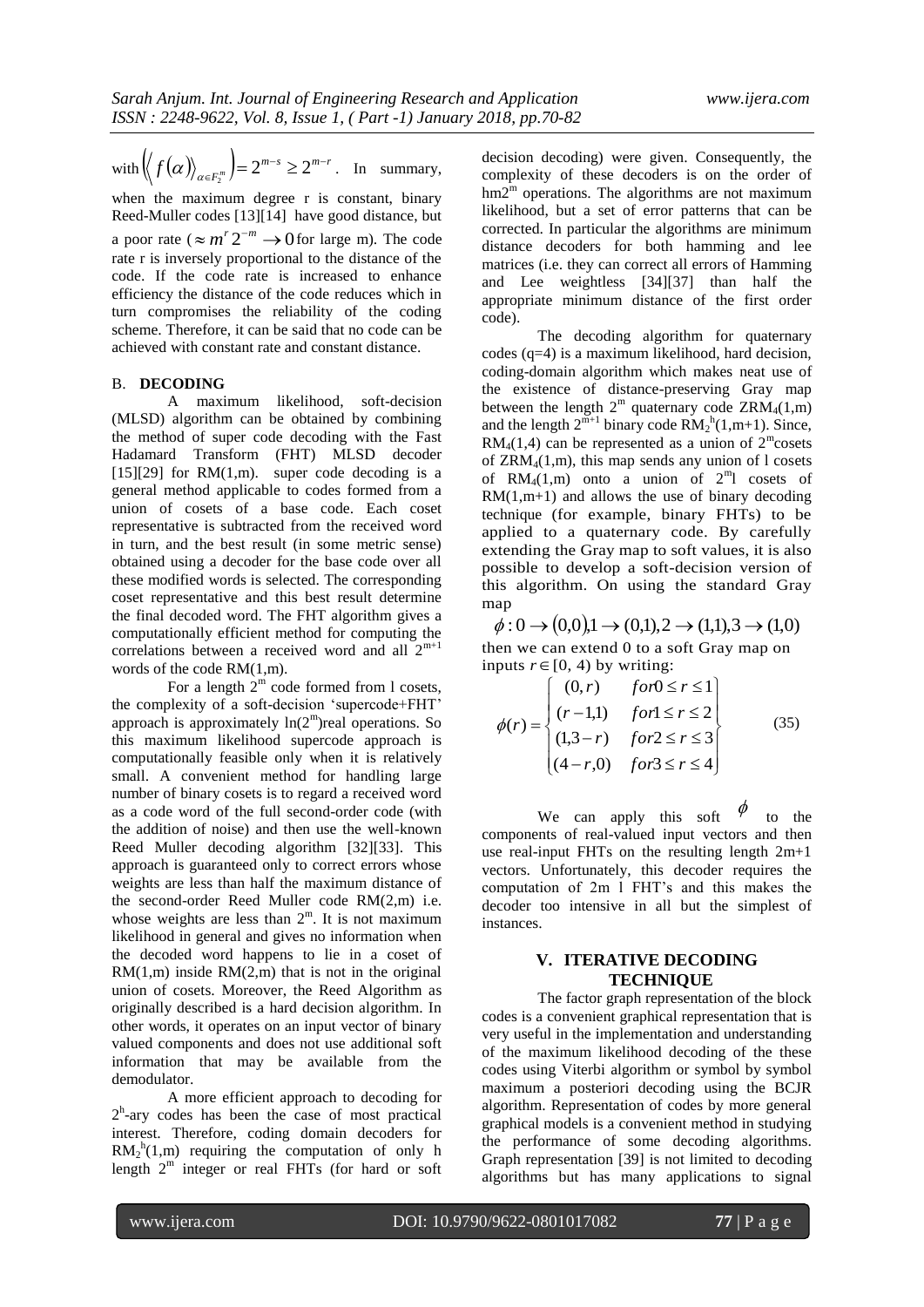processing, circuit theory, control theory, networking and probability theory. In this chapter, the design of a general algorithm known as the sum product Algorithm is provided.

The sum product algorithm [14][36][38]was first introduced by Gallager (1963) as a decoding method for Low Density Parity Check (LDPC) codes. Later Tanner (1981) introduced graphical models to describe this class of code. Wiberg et al. (1995) and Wiberg (1996) showed that the Viterbi and BCJR algorithms as well as decoding algorithms for turbo and LDPC codes can be unified in a single algorithm on certain graphs. The idea of graph representation of codes was further developed and generalized by Forney (2001).

The factor graph approach to signal processing involves the following steps.

- 1. Choose a factor graph to represent the systemmodel.
- 2. Choose appropriate message passing and estimation rules. The message passing requires use and maintenance of computational rule tables.
- 3. Choose a message update schedule.

In order to draw the graph of the said code we first need to know the parity check matrix

| $H = \begin{bmatrix} 1 & 1 & 1 & 0 & 1 & 0 & 0 & 0 \ 1 & 1 & 0 & 1 & 0 & 1 & 0 & 0 \ 1 & 0 & 1 & 1 & 0 & 0 & 1 & 0 \ 0 & 1 & 1 & 1 & 0 & 0 & 0 & 1 \end{bmatrix}$ |  |  |  |  |  |
|-------------------------------------------------------------------------------------------------------------------------------------------------------------------|--|--|--|--|--|

where rows act as function nodes and columns as bit nodes. The rows of the parity check matrix can be written in the form of the following equations:

$$
f_1: c_0 + c_1 + c_2 + c_4
$$
  
\n
$$
f_2: c_0 + c_1 + c_3 + c_5
$$
  
\n
$$
f_3: c_0 + c_2 + c_3 + c_6
$$
  
\n
$$
f_4: c_1 + c_2 + c_3 + c_7
$$

These check equations can be represented in the form of a factor graph. The symbol c in equations is analogous to the symbol y in the factor graph.



Instead of flipping bits, the sum-product algorithm (SPA) [31][34][35]propagates soft probabilities of the bits between bit nodes and check nodes through the Tanner graph, thereby refining the confidence that the parity checks provide about the bits. The exchange of the soft probabilities is termed as *messagepassing* or *belief propagation*. When no cycles exist in the Tanner graph, SPA computes the exact probabilities; when cycles are present, it computes only approximate solutions. However, even with cycles, the algorithm, given next, can still decode very effectively.  $H = \begin{bmatrix} 1 & 1 & 1 & 0 & 1 & 0 & 0 & 0 \\ 1 & 1 & 1 & 0 & 1 & 0 & 1 & 0 \\ 1 & 0 & 1 & 1 & 0 & 0 & 1 & 0 \\ 0 & 1 & 1 & 1 & 0 & 0 & 0 & 1 \end{bmatrix}$  probabilities of the bits betwee<br>  $\begin{bmatrix} 1 & 1 & 1 & 0 & 1 & 0 & 0 \\ 0 & 1 & 1 & 1 & 0 & 0 & 0 & 1 \end{bmatrix}$  confidence that

Initialization:

For bit node *j* with an edge to check node *i*: Set:

$$
p_j^1 = \frac{1}{1 + \exp(\frac{4r_j}{N_o})} \qquad p_j^0 = 1 - p_j^1 \quad (36)
$$

And

;

$$
P_{ij}^1 = p_j^1 \tag{37}
$$

$$
P_{ij}^0 = 1 - P_{ij}^1 \tag{38}
$$

where*r<sup>j</sup>* is the received bit corrupted by noise, and *s*2  $= N_0/2$  is the variance

of the AWGN channel.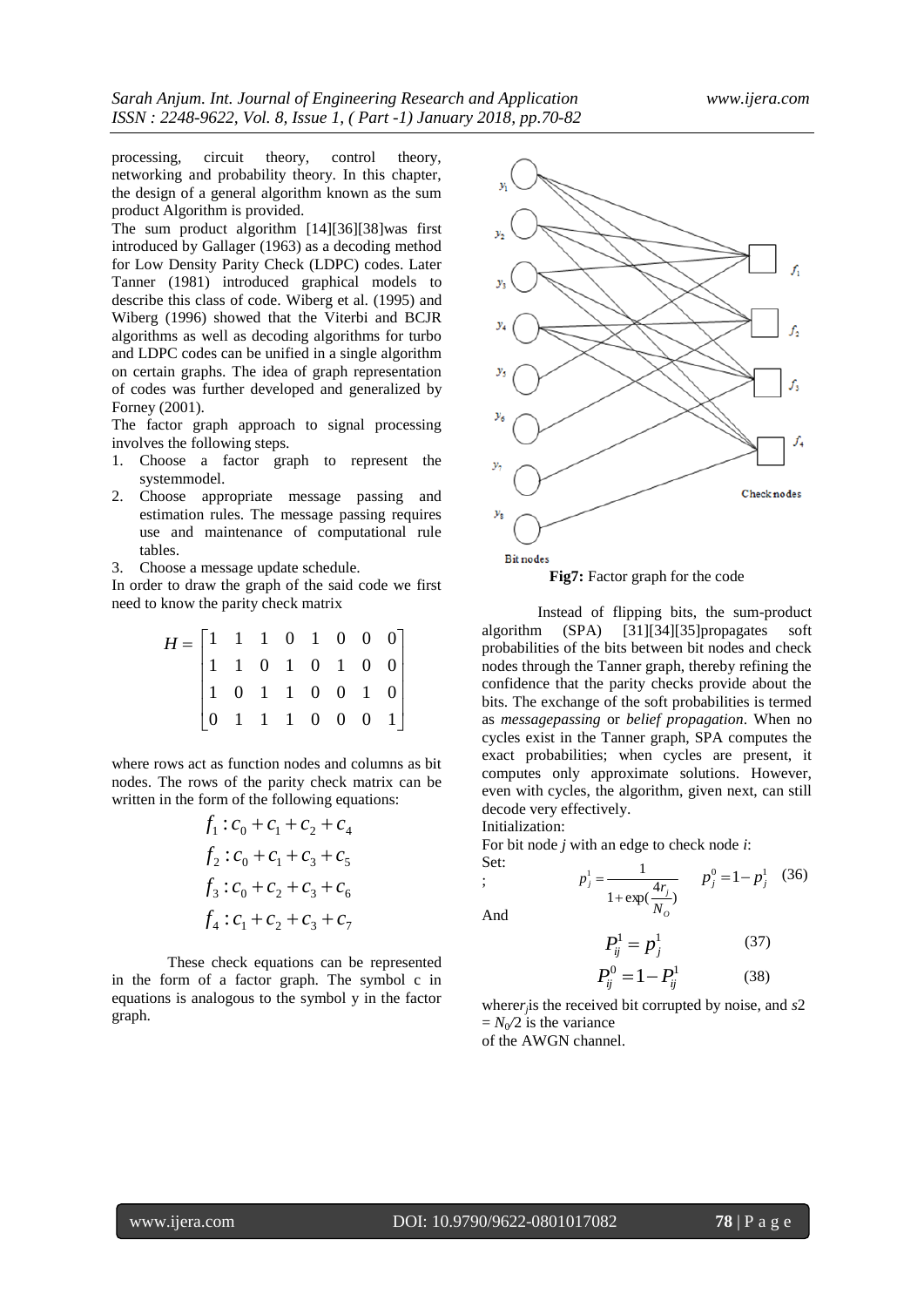1. From check nodes to bit nodes: For each check node i with an edge to bit node j, compute

$$
\Delta P_{ij} = P_{ij}^0 - P_{ij}^1 \tag{39}
$$

Compute  $\frac{\Delta Q_{ij}}{s}$  as a product of  $\frac{\Delta T}{s}$  for all  $\frac{J}{s}$ , that is  $\Delta Q_i$  as a product of  $\Delta P$  *f*or all  $j' \neq j$ 

$$
\Delta Q_{ij} = \prod_{j'} \Delta P_{ij'} \tag{40}
$$

Also compute,

$$
Q_{ij}^{1} = \frac{1}{2} (1 - \Delta Q_{ij})
$$
 (41)  

$$
Q_{ij}^{0} = \frac{1}{2} (1 + \Delta Q_{ij})
$$
 (42)

 $(j'= 1,2,...,n)$ 

2. from bit nodes to check nodes: For each bit node j with an edge to check node i:

Compute  $P_{ii}^{0}$  as  $P_{i}^{0}$  multiplied by the product of  $Q_{i,j}^{\circ}$  and  $P_{ij}^{\circ}$  as  $p_j^{\circ}$  Multiplied by the product of  $Q_{i'j}^1$  overall  $i' \neq i, j' \neq j'$  $P_{ij}^{0}$  as  $p_{i}^{0}$  $Q_{i'j}^0$  and  ${}^{ij}P_{ij}^1$  $Q_{i'j}^1$ <sup>overall</sup>  $i' \neq i$  $p_j^{\rm r}$ 

$$
P_{ij}^{0} = p_j^{0} \prod_{i'} Q_{i'j}^{0}
$$
 (43)  

$$
P_{ij}^{1} = p_j^{1} \prod_{i'} Q_{i'j}^{1}
$$
 (44)

And scale  $\mathbf{p}_0$  and  $\mathbf{p}_1$  by a same factor so that And scale  $P_{ij}^0$  and  $P_{ij}^1$ 

$$
P_{ij}^1 + P_{ij}^0 = 1 \tag{45}
$$

Compute  $\int f_{ij}$  as  $P_j$  times the product of  $Q_i^{\circ}$  and multiplied by the product of  $Q_i^i$  overall i, that is  $P_{ij}^0$  as  $P_j^0$  times the product of  $Q_{i'}^0$  and  $P_{ij}^1$  $Q_i^1$  overall i, that is  $p_j^1$ 

$$
P_j^0 = p_j^0 \prod_i Q_{ij}^0
$$
  
\n
$$
P_j^0 = p_j^0 \prod_i Q_{ij}^0
$$
 (46)  
\n
$$
P_j^0 = p_j^0 \prod_i Q_{ij}^0
$$
 (i=1,2,...,m)

And scale  $P^0$  and  $P^1$ by a same factor so that And scale  $P_j^0$  and  $P_j^1$ .

$$
P_j^0 + P_j^1 = 1 \tag{47}
$$

Decoding and soft outputs: For  $j = 1, 2, \ldots, n$ :

$$
c_j = \begin{pmatrix} 0 & if \ln(P_j^1/P_j^0) \ge 0 \\ 1 & otherwise \end{pmatrix}
$$
 (48)

If  $cH<sup>T</sup> = 0$ , stop and output hard decision c and/or soft likelihood.

$$
\ln\left(P_j^1/P_j^0\right) \tag{49}
$$

Otherwise goto step 1. In the latter case, if the iterations exceed a preset number, declare a decoding failure.

#### **VI. SIMULATION RESULTS**

Bit error rate Vs Signal to noise Ratio curve has been plotted and the results have been compared with existing Maximum Likelihood Decoding technique for the Reed Muller codes.



**Fig 8:** Bit error rate Vs SNR curve for reed muller code using sum-product algorithm and maximum likelihood decoding.



**Fig 9:** Bit error rate Vs SNR curve for biorthogonal code using sum-product algorithm for different iterations.

The plot shows that the performance improves with the growing number of iterations. The sum-product algorithm is an iterative method of decoding. The number of iterations can either be user defined or can be limited by using a desired threshold value. Biorthogonal codes are the firstorder Reed-Muller codes RM  $(1,m)$  with parameters  $(2^m,m+1,2^{m-1})$ . The hamming distance of  $(2^m,m+1,2^{m-1})$ . The hamming distance of Biorthogonal codes is n/2. Similarly the Single Parity Check Codes is also a subcode of Reed Muller Codes with Hamming distance of 2. The parameters of the Single Parity Check codes are  $(2^m,2^m,1)$  where  $2^m$  is the block length. For a linear block code, a maximum-likelihood (ML) decoder takes *n* received bits as input and returns the most likely k-bit message among the  $2^k$  possible messages. Each message is computed for every edge in both the directions according to the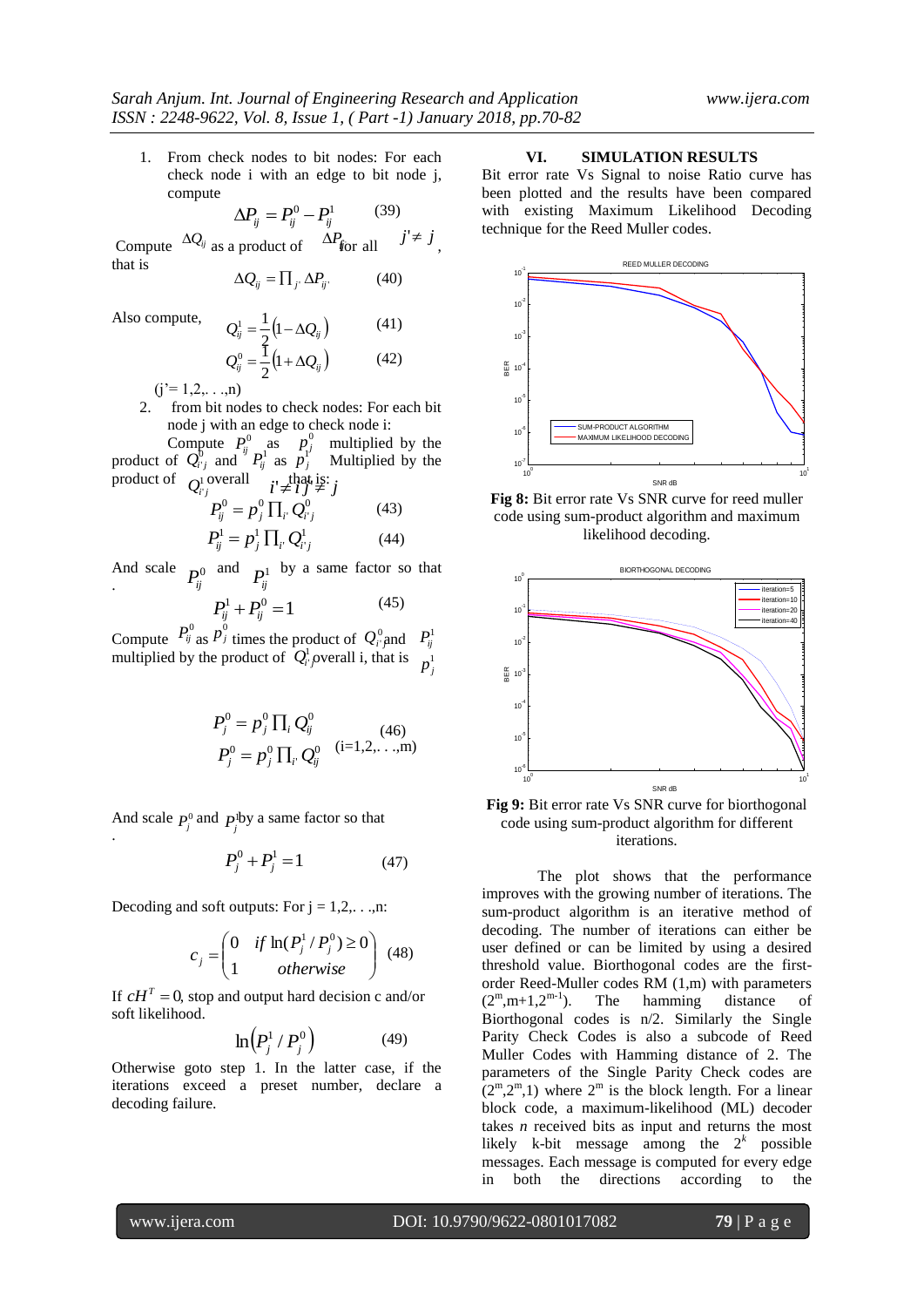summaryproductrule in a factor graph. A sharp distinction divides graphs with cycles from graphs without cycles. For a cycle-free factor graph the message computation technique is much more efficient. We begin with unity factor nodes or the leaves and successively compute messages as their required "input" messages become available. In this way, each message is computed exactly once. It is then obvious from the previous section that summaries/marginal can be computed as the product of messages simultaneously for all variables.



**Fig 10:** Bit error rate Vs SNR curve for Reed Muller code using sum-product algorithm for different iterations.



**Fig 11:** Bit error rate Vs SNR curve for Space Parity Check code using sum-product algorithm for different iterations.

# **VII. CONCLUSION**

In this work, popular signal processing problem such as decoding block codesis carried out using factor graph approach. The graphical theory allows ease of manipulation and interpretation. The coded signals are represented with the help of factor graphs and a network factor graph is created by mapping the vertices onto the network topology. The encoding of the Reed Muller codes is carried out by determining the generator matrix using the Hadamard matrix. Using the similar procedure the generator matrices of the extended Hamming Codes,

bi-orthogonal codes and space parity check codes are obtained. These happen to be different categories of the Reed Muller codes. The decoding of the Reed Muller codes is carried out using the sum product algorithm as the message passing technique. The factor graph of the Reed Muller codes is obtained by the parity check matrix, the rows of which represent the check equations. The technique involves the message passing between the bit nodes and the check nodes in the form of a posteriori probabilities. The Bit Error Rate Vs Signal to Noise Ratio curves for the different coding schemes are obtained at the receiver side and significant improvement over SNR is observed. The message passing involves several iterations which are made to terminate after the equation check. As the number of iterations is increased the bit error rate reduces and the plots have been shown.

Factor graph approach can apply to many efficient algorithms.Factor graph is only a simplifying tool to solve the problems suited for hierarchical modeling ("boxes within boxes") and is compatible with standard block diagrams. It has simplest formulation of the summary-product message update rule and high computational efficiency. Instead of dealing with a function as a whole, subsequent decomposition is carried out which decreases the computational complexity and thus the design is simplified. The message update methods may be max-product or sum-product algorithm where the idea of the marginalization remains the same but the method changes from integration to comparison.

Factor graph approach is gradually finding its way into a number of communication and transmission applications.Location-awareness is a key feature of future-generation wireless networks, enabling a multitude of applications in the military (e.g., blue force tracking), public (e.g., search andrescue), and commercial (e.g., navigation) sectors. Cooperation among nodes has the potential to dramatically improve localization performance

A vast fieldof coding and signal processing problems such as Kalman filtering, recursive least squares, joint decoding and parameter estimation, the iterative decoding of LDPC codes, turbo codes, and similar codes; joint decoding and equalization;hidden-Markov models and more implement factor graph based models. Factor graph based graphical models are found to be can characterize practical detection/estimation algorithms in a wide area of real time applications and other such complex real-world systems. Most good known signal processing techniques including gradient methods, Kalman filtering, and particle methods—can be used as components of such algorithms. Forney factor graphs involve hierarchical modeling which made it easy to be used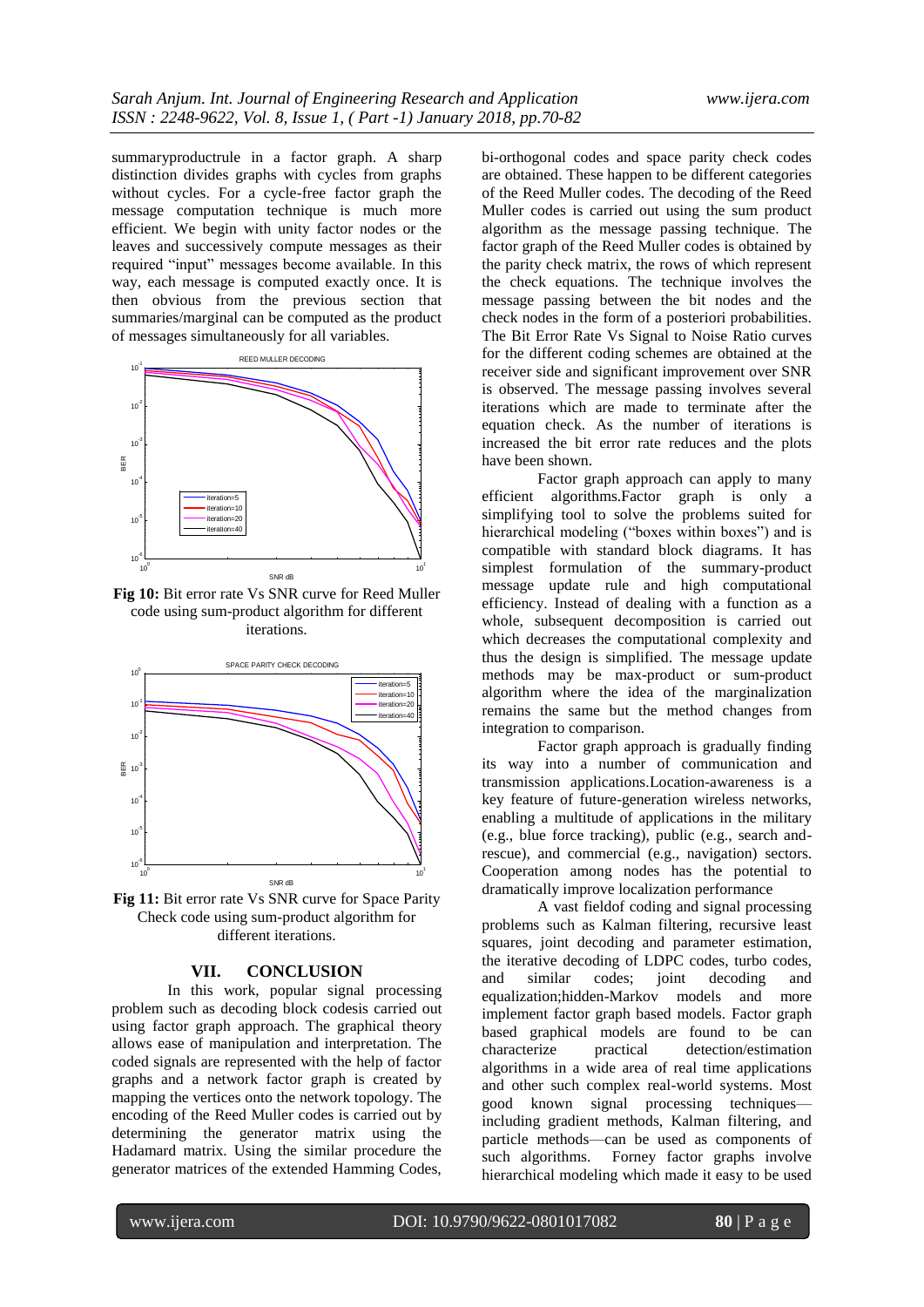in this work. Moreover, compatibility with standard block diagrams provides additional advantage of the decoding and estimation technique.

### **REFERENCES**

- [1]. Loeliger, Hans-Andrea, Justin Dauwels, Junli Hu, SaschaKorl, Li Ping, and Frank R. Kschischang. "The factor graph approach to model-based signal processing." *Proceedings of the IEEE* 95, no. 6 (2007): 1295-1322.
- [2]. Loeliger, Hans-Andrea. "An introduction to factor graphs." *Signal Processing Magazine,*
- *IEEE* 21, no. 1 (2004): 28-41.<br>Moon. Todd K. "Error [3]. Moon, Todd K. "Error correction coding." *Mathematical Methods and Algorithms.Jhon Wiley and Son* (2005).
- [4]. Arıkan, Erdal. "A performance comparison of polar codes and Reed-Muller codes." *IEEE*
- *Commun. Lett* 12, no. 6 (2008): 447-449.<br>[5]. Alon, Noga, Tali Kaufman, Mi Tali Kaufman, Michael Krivelevich, Simon Litsyn, and Dana Ron. "Testing reed-muller codes." *Information Theory, IEEE Transactions on*51, no. 11 (2005): 4032-4039.
- [6]. Colavolpe, Giulio, and GianpietroGermi. "On the application of factor graphs and the sumproduct algorithm to ISI channels." *Communications, IEEE Transactions on* 53, no. 5 (2005): 818-825.
- [7]. Kurkoski, Brian M., Paul H. Siegel, and Jack Keil Wolf. "Joint message-passing decoding of LDPC codes and partial-response channels."*Information Theory, IEEE Transactions on* 48, no. 6 (2002): 1410-1422.
- [8]. Drost, Robert J., and Andrew C. Singer. "Factor-graph algorithms for equalization." *Signal Processing, IEEE Transactions on* 55, no. 5 (2007): 2052-2065.
- [9]. Baron, Dror, ShriramSarvotham, and Richard G. Baraniuk. "Bayesian compressive sensing via belief propagation." *Signal Processing, IEEE Transactions on* 58, no. 1 (2010): 269- 280.
- [10]. Worthen, Andrew P., and Wayne E. Stark. "Unified design of iterative receivers using factor graphs." *Information Theory, IEEE Transactions on*47, no. 2 (2001): 843-849.
- [11]. Gross, Brandi Nicole. "Input of Factor Graphs into the Detection, Classification, and Localization Chain and Continuous Active SONAR in Undersea Vehicles."PhD diss., Virginia Tech, 2015.
- [12]. Wymeersch, H., J. Lien, and M.Z. Win. ―Cooperative Localization in Wireless Networks." Proceedings of the IEEE 97.2 (2009): 427-450. ©2011 IEEE.
- [13]. Jiang, Yuan. *A practical guide to errorcontrol coding using Matlab*.Artech House, 2010.
- [14]. Shuman, David I., Sunil K. Narang, Pascal Frossard, Antonio Ortega, and Pierre Vandergheynst. "The emerging field of signal processing on graphs: Extending highdimensional data analysis to networks and other irregular domains." *IEEE Signal Processing Magazine* 30, no. 3 (2013): 83-98.
- [15]. Sandryhaila, Aliaksei, and José MF Moura. "Discrete signal processing on graphs."*IEEE transactions on signal processing* 61, no. 7 (2013): 1644-1656.
- [16]. Loeliger, H. Andrea. "Some remarks on factor graphs." In *Proc. 3rd International Symposium on Turbo Codes and Related Topics*, no. 3, pp. 1-5. 2003.
- [17]. Korl, Sascha. *A factor graph approach to signal modelling, system identification and filtering*. Diss., TechnischeWissenschaften, EidgenössischeTechnischeHochschule ETH Zürich, Nr. 16170, 2005, 2005.
- [18]. Mao, Yongyi, Frank R. Kschischang, Baochun Li, and SubbarayanPasupathy. "A factor graph approach to link loss monitoring in wireless sensor networks." *IEEE Journal on Selected Areas in Communications* 23, no. 4 (2005): 820-829.
- [19]. Kschischang, Frank R., Brendan J. Frey, and H-A. Loeliger."Factor graphs and the sumproduct algorithm."*IEEE Transactions on information theory* 47, no. 2 (2001): 498-519.
- [20]. Mooij, Joris M., and Hilbert J. Kappen. "Sufficient conditions for convergence of the sum–product algorithm." *IEEE Transactions on Information Theory* 53, no. 12 (2007): 4422-4437.
- [21]. Papaharalabos, S., and P. T. Mathiopoulos. "Simplified sum-product algorithm for decoding LDPC codes with optimal performance."*Electronics letters* 45, no. 2 (2009): 116-117.
- [22]. Wymeersch, Henk. *Iterative receiver design*.Vol. 234. Cambridge: Cambridge University Press, 2007.
- [23]. Singla, Naveen, and Joseph A. O'Sullivan. "Joint equalization and decoding for nonlinear two-dimensional intersymbol interference channels."In *Proceedings.International Symposium on Information Theory, 2005. ISIT 2005.*, pp. 1353-1357. IEEE, 2005.
- [24]. Jiang, Jing, and Krishna R. Narayanan. "Iterative Soft-Input Soft-Output Decoding of Reed&# 8211; Solomon Codes by Adapting the Parity-Check Matrix."*IEEE Transactions on Information Theory* 52, no. 8 (2006): 3746-3756.